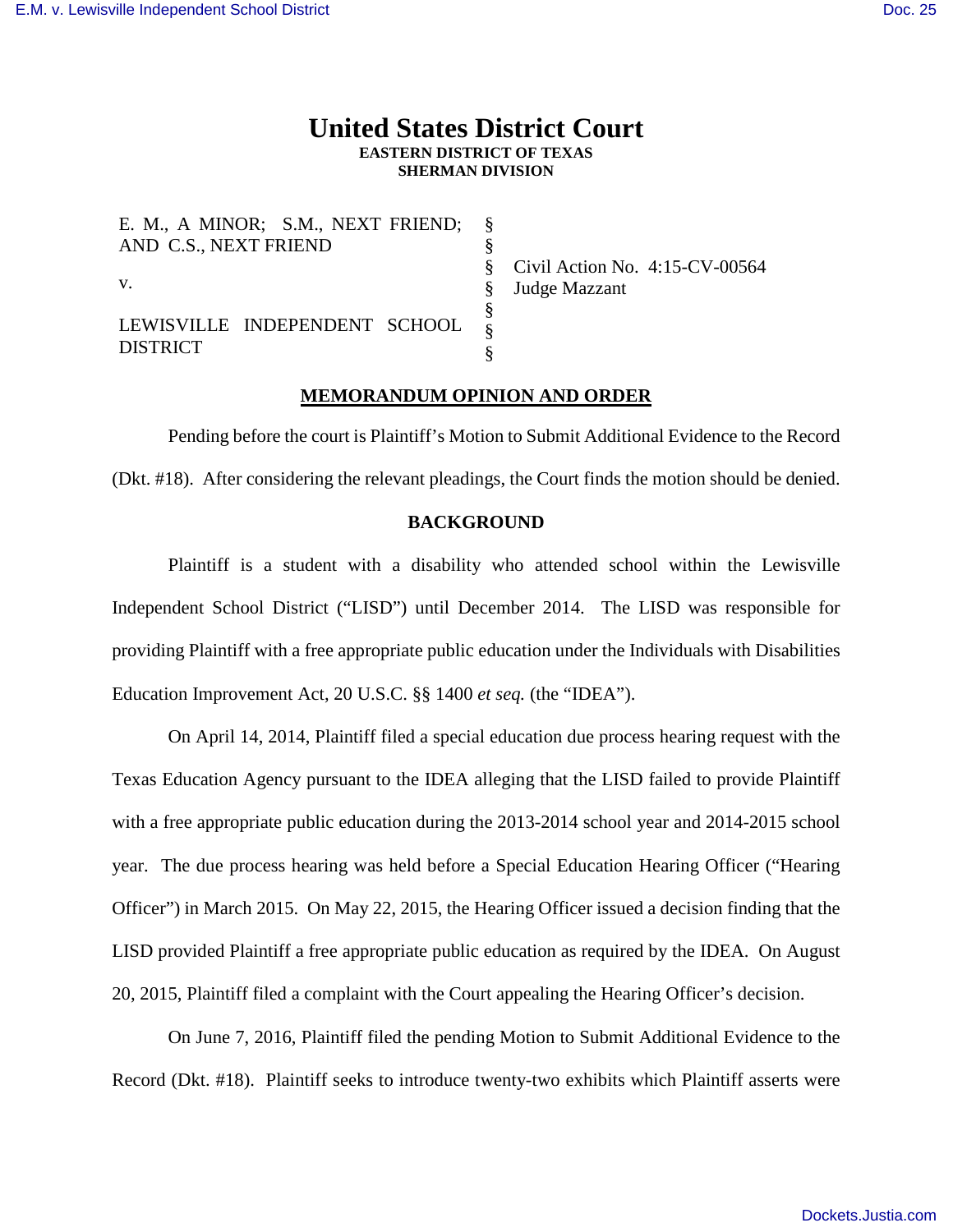denied admission at the administrative due process hearing. Plaintiff further seeks to introduce evidence not available at the time of the administrative due process hearing, including recent progress reports and evaluations provided by private therapy providers. On June 17, 2016, the LISD filed a response (Dkt. #20).

#### **LEGAL STANDARD**

Although the role of the judiciary under the IDEA is limited, and the choice of educational policies and methods is in the hands of state and local school officials, "a federal district court's review of a special education hearing officer's decision in a due process hearing is virtually *de novo*." *S.H. ex rel. A.H. v. Plano Indep. Sch. Dist.*, 487 Fed. App'x. 850, 855–856 (5th Cir. 2012) (citation omitted). While the district court must give "due weight" to the hearing officer's decision, it must reach an independent decision based on a preponderance of the evidence before it. *Klein Indep. Sch. Dist. v. Hovem*, 690 F.3d 390, 394 (5th Cir. 2012); *Houston Indep. Sch. Dist. v. V.P. ex rel. Juan P.*, 582 F.3d 576, 583 (5th Cir. 2009); *Houston Indep. Sch. Dist. v. Bobby R.*, 200 F.3d 341, 347 (5th Cir. 2000) ("*Bobby R.*"). The Court's task, therefore, is not to second guess a school district's decisions or impose its own plans for the education of disabled students; rather, it is the narrow one of determining whether a school district complied with the IDEA. *White ex. Rel. White v. Ascension Parish Sch. Bd.*, 343 F.3d 373, 377 (5th Cir. 2003) (citation omitted).

As to what evidence the Court is to consider, the statutory framework of the IDEA provides:

In any action brought under this paragraph, the court— (i) shall receive the records of the administrative proceedings; (ii) **shall hear additional evidence at the request of a party**; and (iii) basing its decision on the preponderance of the evidence, shall grant such relief as the court determines is appropriate.

20 U.S.C. § 1415(i)(2)(C) (emphasis added).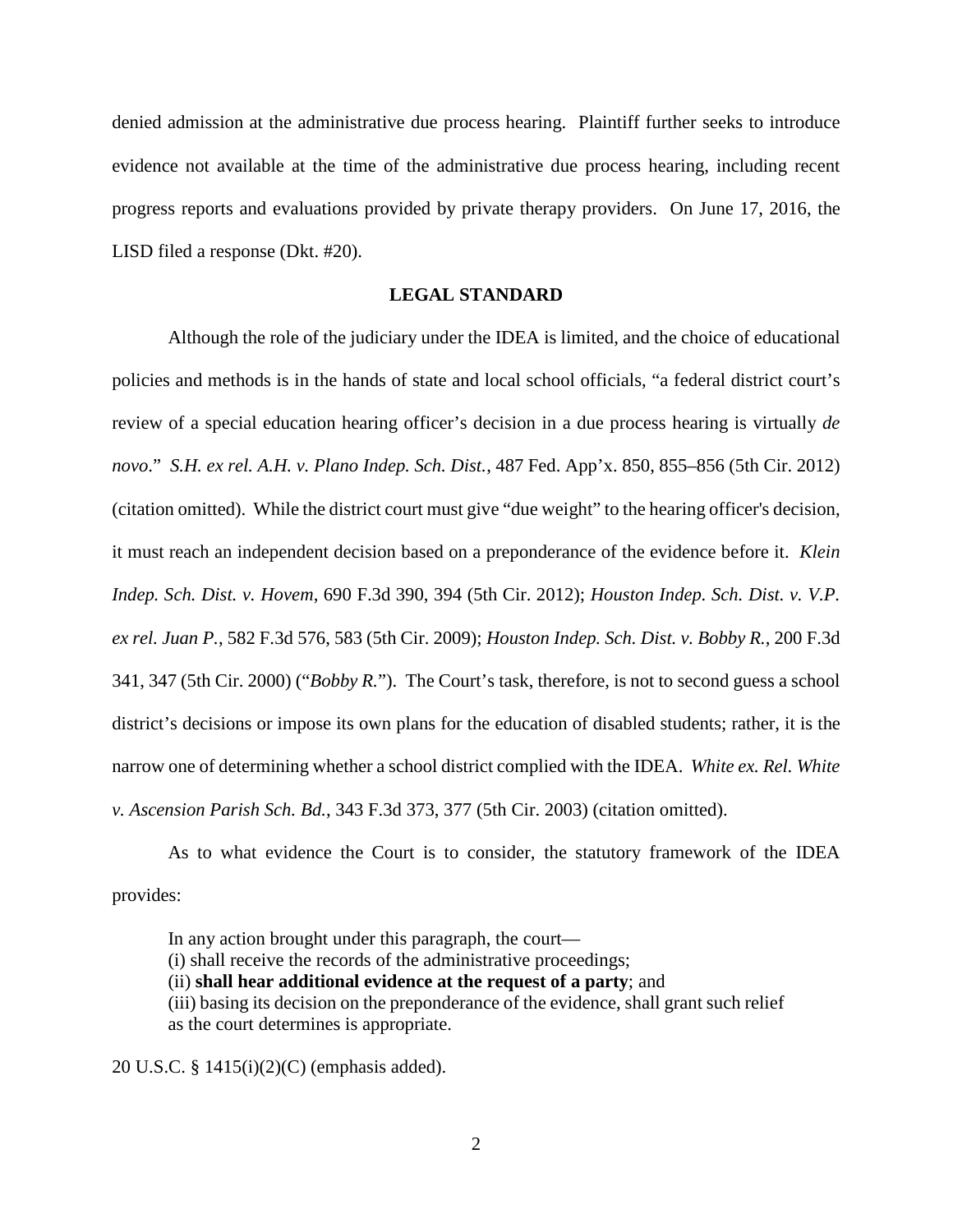The plain statutory language of the IDEA directs courts to "hear additional evidence at the request of a party," and Fifth Circuit opinions are clear that additional evidence should be considered as part of a district court's *de novo* review of a special education hearing officer's decisions under the IDEA. *Alvin Indep. Sch. Dist. v. A.D. ex rel. Patricia F.*, 503 F.3d 378, 382– 383 (5th Cir. 2007) (citing *Teague Indep. Sch. Dist. v. Todd L.*, 999 F.2d 127, 131 (5th Cir. 1993).

However, the Fifth Circuit has not directly addressed how "additional evidence" is defined. *T.C. v. Lewisville Indep. Sch. Dist.*, No. 4:13CV186, 2015 WL 178979, at \*2 (E.D. Tex. Jan. 14, 2015). Without specific guidance from the Fifth Circuit, district courts within the Fifth Circuit, have applied the standard set forth in *Town of Burlington v. Department of Education for the Commonwealth of Massachusetts,* 736 F.2d 773, 790 (1st Cir.1984) to determine what constitutes permissible "additional evidence." *See T.C. v. Lewisville Indep. Sch. Dist.*, 2015 WL 178979, at \*2; *E.C. v. Lewisville Indep. Sch. Dist.*, No. 4:11-CV-00056, 2012 WL 1070131, at \*2 (E.D. Tex. Mar. 29, 2012); *S.H. ex rel A.H. v. Plano Indep. Sch. Dist.*, 2009 WL 500180, at \*2; *Marc V. v. N. E. Indep. Sch. Dist.*, 455 F. Supp. 2d 577, 587 (W.D. Tex. 2006), *aff'd sub nom. Marc V ex rel. Eugene V v. N. E. Indep. Sch. Dist*., 242 F. App'x 271 (5th Cir. 2007*)*; *D.A. v. Houston Indep. Sch. Dist.*, 716 F. Supp. 2d at 616 (S.D. Tex. 2009).

In *Town of Burlington*, the First Circuit discussed the limitations of the IDEA's "additional evidence" provision. 736 F.2d 773, 790 (1st Cir.1984). The court construed the term "additional" in the ordinary sense of the word, to mean "supplemental." *Id.* "Thus, construed, this clause does not authorize witnesses at trial to repeat or embellish their prior administrative hearing testimony." *Id.* Permissible reasons for supplementing the record with additional evidence include "gaps in the administrative transcript owing to mechanical failure, unavailability of a witness, an improper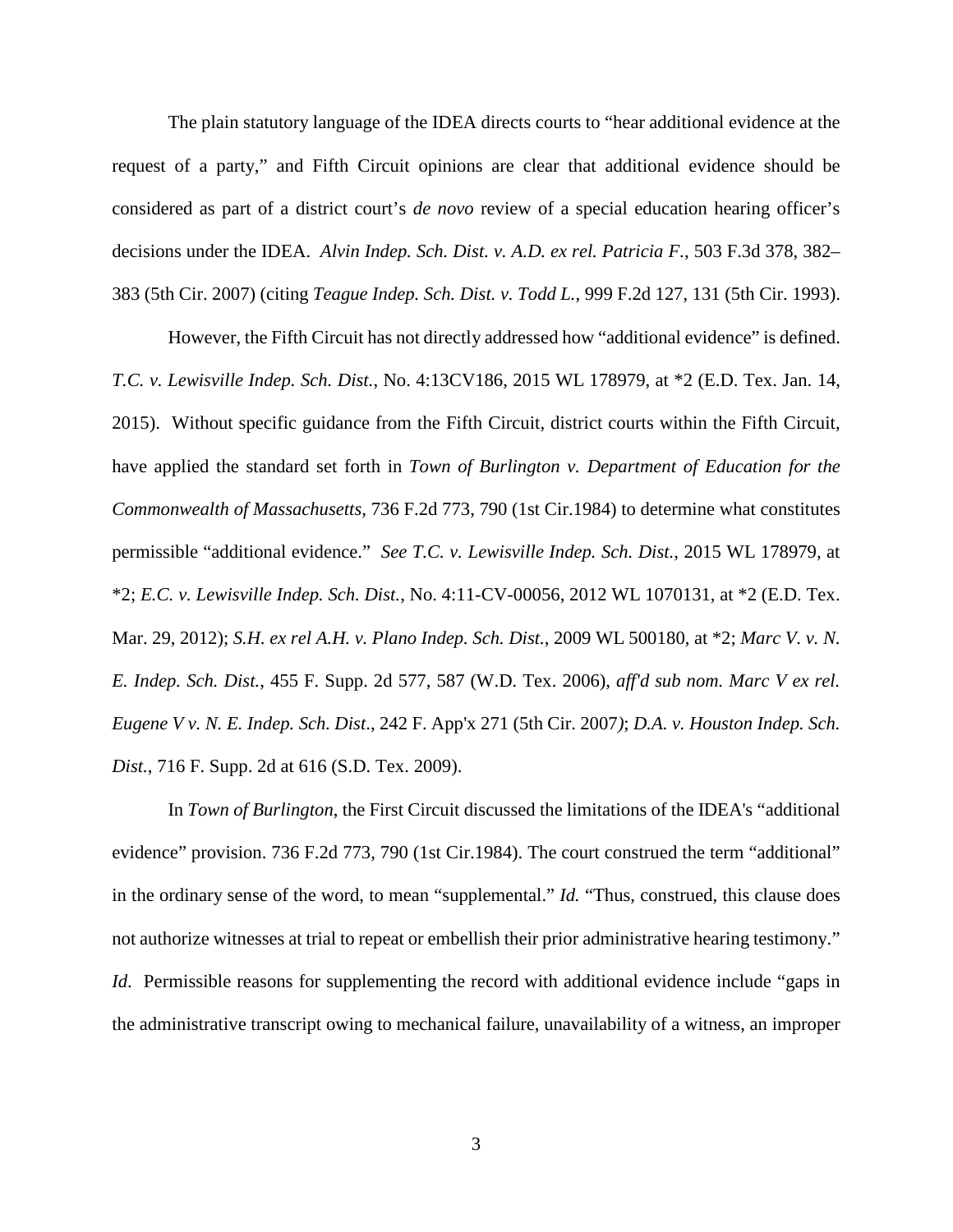exclusion of evidence by the administrative agency, and evidence concerning relevant events occurring subsequent to the administrative hearing." *Id.*

Accordingly, courts have previously found that "Section 1415's requirement that the Court consider additional evidence upon the request of a party does not apply to any evidence that was available or readily discoverable at the time of the administrative hearing." *E.C. v. Lewisville Indep. Sch. Dist.*, 2012 WL 1070131, at \*2. Likewise, the *Town of Burlington* factors suggest that the admission of additional evidence is primarily concerned with remedying issues outside of a plaintiff's control, such as unavailability of a witness or gaps in the administrative transcript owing to mechanical failure. *See T.C. v. Lewisville Indep. Sch. Dist.*, 2015 WL 178979, at \*3 n. 1 (citing *Town of Burlington*, 736 F.2d at 790–91). "When a party chooses not to introduce evidence below, whether through oversight or for deliberate, strategic reasons, there is less of a case for admitting the evidence on review." *Id.*; *see Walker Cnty. Sch. Dist. v. Bennett ex rel. Bennett*, 203 F.3d 1293, 1297 (11th Cir. 2000) (permitting previously available evidence to be offered in the district court "would raise the dual concerns of unfairly permitting the parties to reserve their best evidence for trial while essentially converting an administrative review proceeding into a trial *de novo*"); *Brandon H. ex rel. Richard H. v. Kennewick Sch. Dist. No. 17*, 82 F. Supp. 2d 1174, 1183 (E.D. Wash. 2000) (declining to admit additional evidence that was available to the plaintiff at the administrative level where plaintiff "failed to show that he could not have, by due diligence, discovered the information in time to offer it at the hearing").

Further, Plaintiffs seeking to supplement the existing record with evidence regarding a student's progress after leaving a school district must provide the Court with a "solid justification" for supplementing the existing record. *S.H. ex rel A.H. v. Plano Indep. Sch. Dist.*, 2009 WL 500180, at \*2; *Marc V.*, 455 F. Supp. 2d at 590. It is "not necessary" for the Court to consider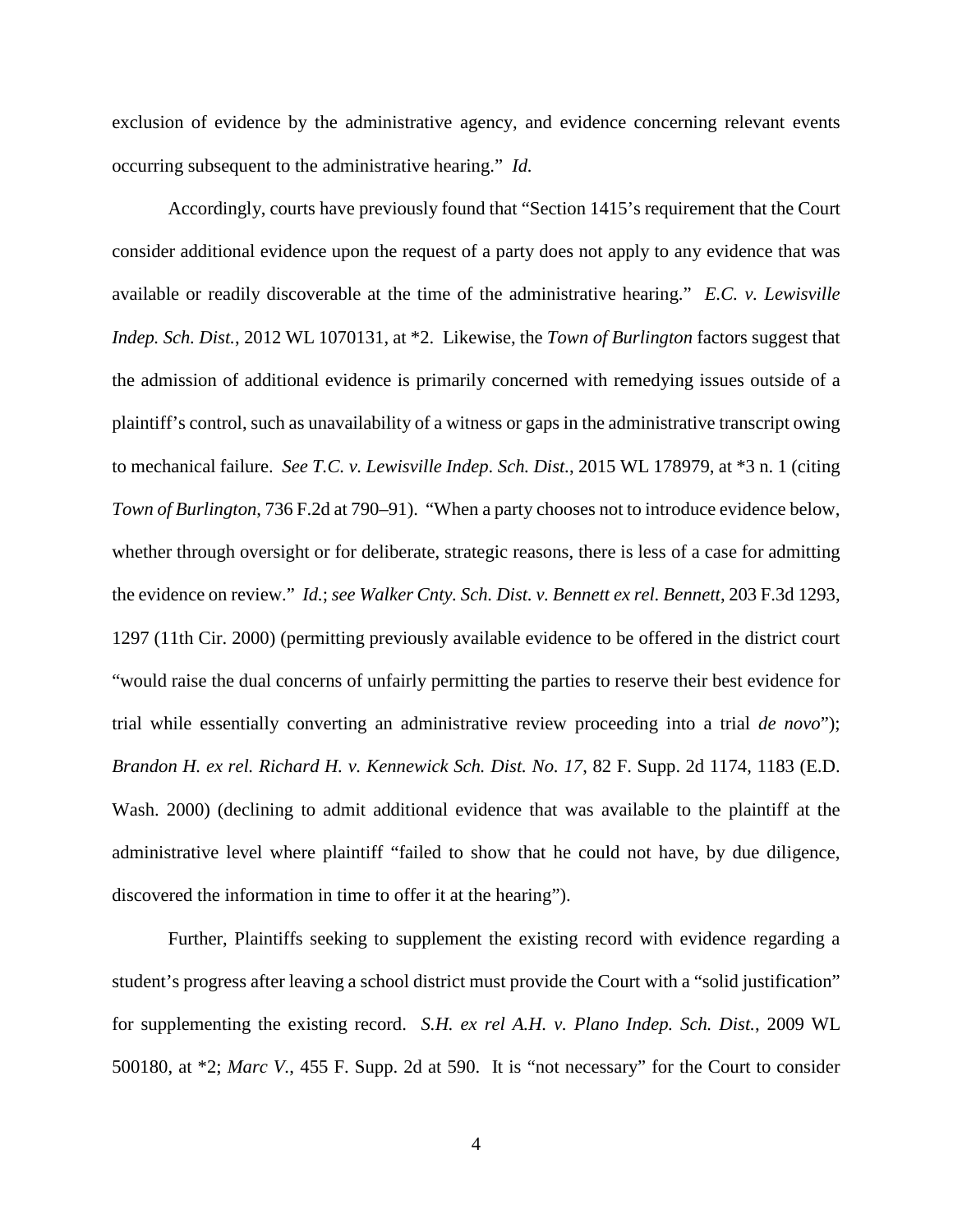evidence regarding a student's progress after he left the school district to determine whether the school district provided a free appropriate public education while the student attended the school district. *S.H. ex rel A.H. v. Plano Indep. Sch. Dist.*, 2009 WL 500180, at \*2. Further, courts have warned against the dangers of considering evidence regarding a student's progress after the student left the district, stating:

"[A]fter-acquired evidence, such as information received through the experience of an alternative placement, should be used by courts only in assessing the reasonableness of the district's initial decisions regarding a particular [individualized education program] or the provision of special education services . . . Courts must be vigilant . . . that neither the statute nor reason countenance 'Monday Morning Quarterbacking' in evaluating the appropriateness of a child's placement. The dangers inherent in this process of second-guessing the decisions of a school district with information to which it could not possibly have had access at the time it made those decisions are great. As appellants recognize, it indeed would be unfair "to adopt a rule under which [a] district would [be] financially penalized for an [individualized education program] that, while apparently appropriate at the time it was developed, turned out in hindsight to be inadequate."

*Susan N. v. Wilson Sch. Dist.*, 70 F.3d 751, 762 (3d Cir. 1995). *See also Thompson R2-J Sch. Dist. v. Luke P., ex rel. Jeff P*., 540 F.3d 1143, 1149 (10th Cir. 2008); *K.E. ex rel. K.E. v. Indep. Sch. Dist. No. 15*, 647 F.3d 795, 808 (8th Cir. 2011); *Adams v. State of Oregon*, 195 F.3d 1141, 1149 (9th Cir. 1999); *A.Y. v. Cumberland Valley Sch. Dist.*, 569 F. Supp. 2d 496, 507 (M.D. Pa. 2008).

#### **ANALYSIS**

#### *Evidence Denied at the Administrative Due Process Hearing*

Plaintiff seeks to admit evidence that Plaintiff contends was improperly denied admission at the administrative due process hearing. This evidence includes twenty-two exhibits contained in Plaintiff's disclosures in the due process hearing. Plaintiff did not move for the admission of Exhibit 3; Exhibit 17; Exhibit 18; Exhibit 19; Exhibit 22; Exhibit 25; Exhibit 36; Exhibit 39, pages 1–76 and 80–91; Exhibit 44; Exhibit 68; and Exhibit 70. "When a party chooses not to introduce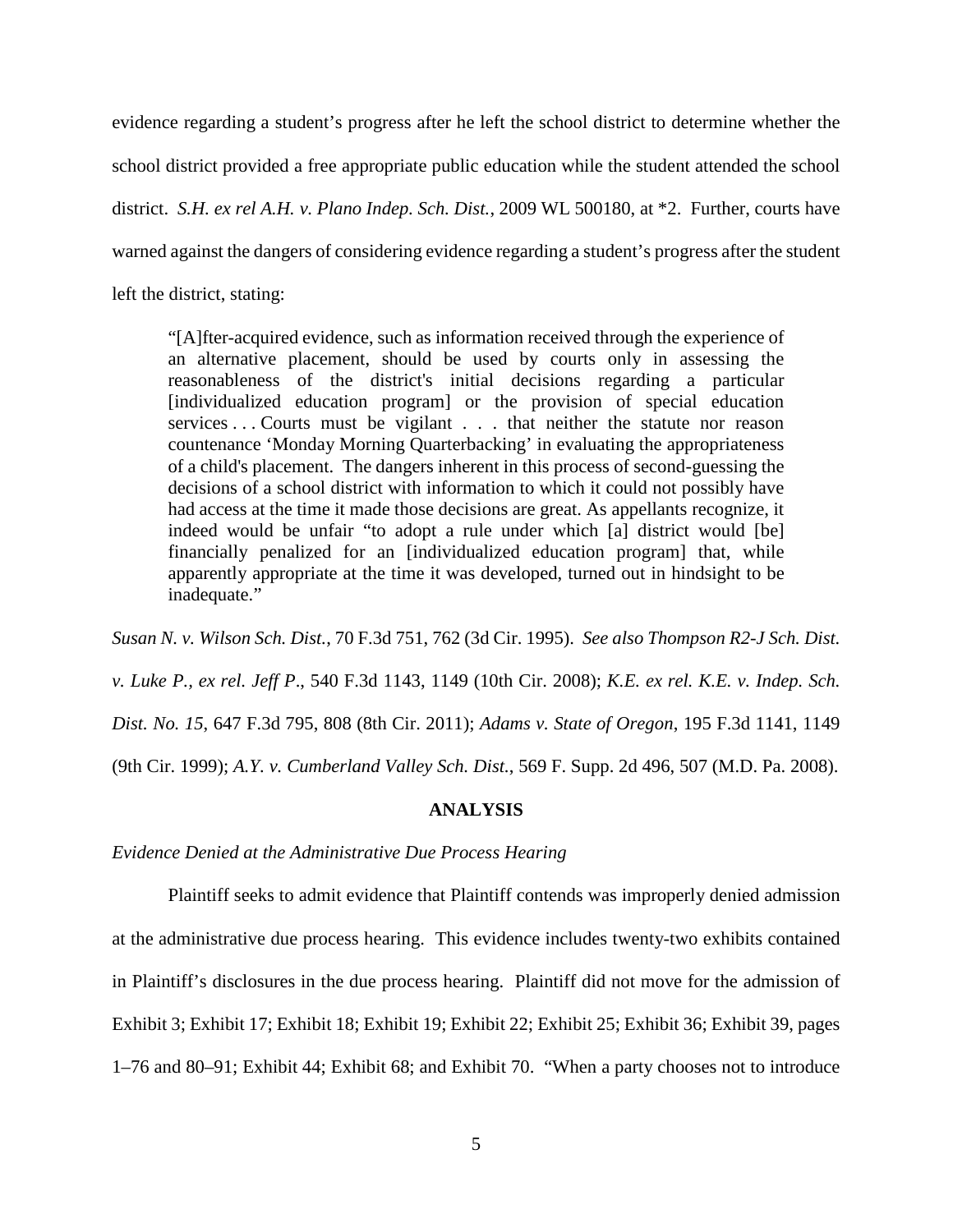evidence below, whether through oversight or for deliberate, strategic reasons, there is less of a case for admitting the evidence on review." *T.C. v. Lewisville Indep. Sch. Dist.*, 2015 WL 178979, at \*3 n. 1. These exhibits thus will not be admitted as additional evidence.

Plaintiff did seek admission of Exhibit 30 (AR 4057-4058); Exhibit 39, pages 77–80 (AR 3986–3987, 4062–4063); Exhibit 40, pages 1 through 40 (AR 03691); Exhibit 47 (AR 003535); Exhibit 76 (AR 003800); Exhibit 79 (AR 003575) and Exhibit 67 (AR 4060-4061). The Hearing Officer correctly excluded these exhibits as hearsay, for failure to authenticate the documents, and for failure to meet the requirements of Texas Rule of Evidence 803(18). Further, under the *Town of Burlington* factors, a party is not permitted "at trial to repeat or embellish their prior administrative hearing testimony." 736 F.2d at 790.

Plaintiff's request to admit Exhibit 48, pages 3–5; Exhibit 62, pages 7–16 and 23–34; and Exhibit 66, pages 1–4 and 67–68 is moot as these exhibits were already admitted during the underlying due process hearing. Plaintiff's motion to admit other portions of these exhibits is denied because Plaintiff did not seek to admit these exhibits in the due process hearing. Plaintiff's motion to admit Exhibit 50 is likewise denied because Plaintiff withdrew her request to admit the exhibit during the due process hearing.

#### *Evidence of Recent Progress Reports and Evaluations*

Plaintiff also seeks to admit evidence of progress reports and evaluations provided by private providers "to determine whether E.M. has made progress on her [individualized education program] in her private placement." As noted above, evidence regarding a student's progress after the student has left the district is only admissible in assessing the reasonableness of the district's initial decisions regarding a particular individualized education program. The Court should not second-guess "the decisions of a school district with information to which it could not possibly have had access at the time it made those decisions." Further, Plaintiff does not state how the